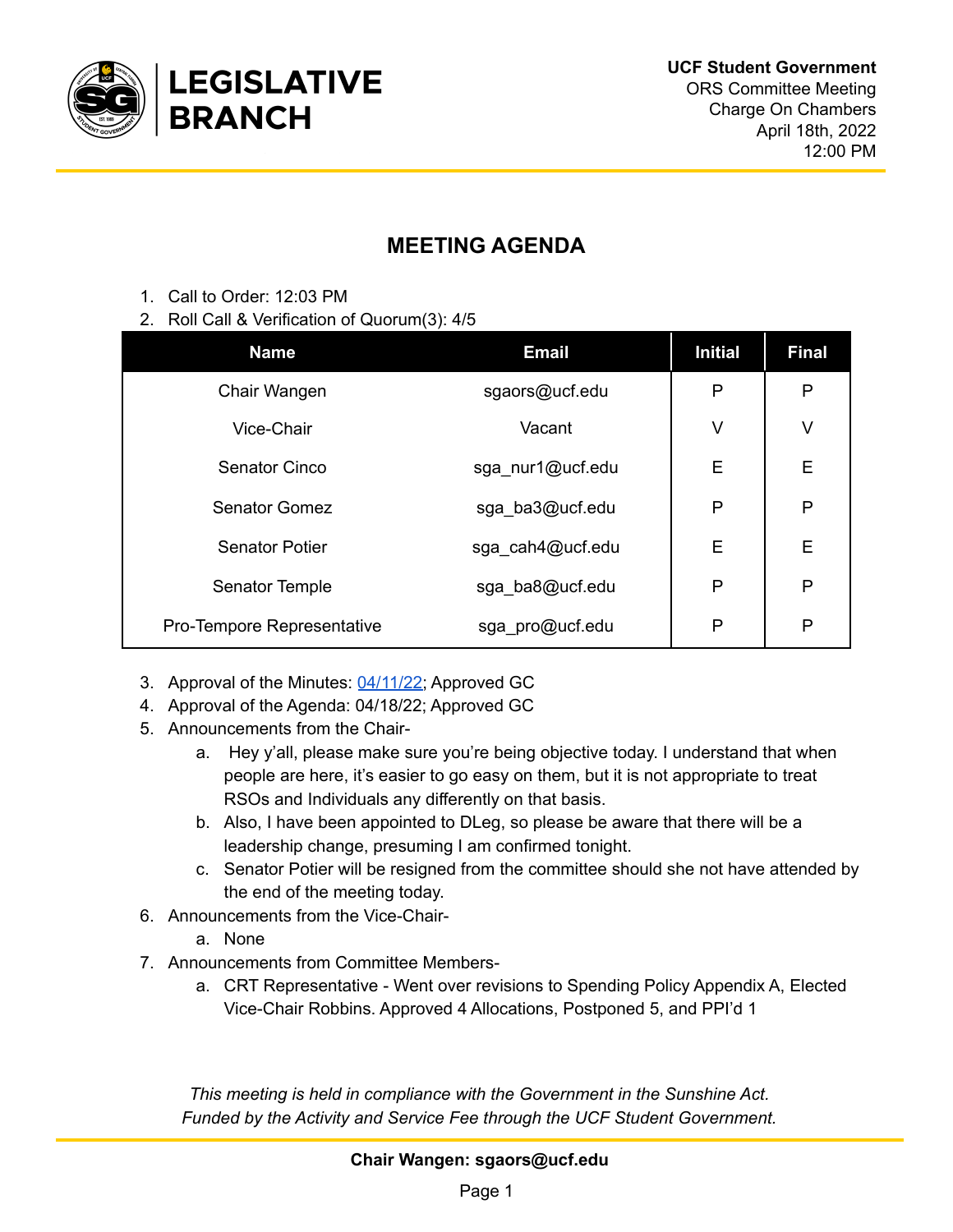

- b. FAO Representative Went over revisions to Spending Policy Appendix B, Elected Vice-Chair Anderson. Will be hosting a Mock Session tonight.
- c. Pro-Temp Ciresi
	- i. Hello everyone!
	- ii. I called a Special Session for this evening. We will be seeing Deputy Appointments and the Fiscal Policy Updates so it's important to be there and Attendance is mandatory
		- 1. if you cannot attend submit an Absence Request through Knight Connect asap!
	- iii. I'll be Virtual Tuesday and Friday this week
	- iv. Link to schedule 1:1's with me listed below
		- 1. <https://calendly.com/pro-temp/1-1-with-pro-temp-ciresi>
		- 2. Unavailable Wednesday for 1:1's
- d. Working on the legislation I discussed in Senate exec to change how we use Robert's Rules of Order. When this does eventually get seen, please ask questions as this will also impact the Committees.
- e. Please stay respectful and ensure we're upholding Decorum
- 8. Announcements from Non-Committee Members
	- a. None
- 9. Old Business
	- a. Post Funding Reviews
		- i. CRT 53-004 (Md Jibanul Haque Jiban)
			- 1. General Information
				- a. Fiscal Probation: Reversion >20%
				- b. Reverted \$450.00 of \$500.00 allocated; 90%
			- 2. Speech:
				- a.
			- 3. Questions:
				- a.
			- 4. Debate:
				- a.
			- 5. Postponed
		- ii. CRT 53-139 (Yamilet Gonzalez)
			- 1. General Information
				- a. Fiscal Probation: Reversion >20%
				- b. Reverted \$190.00 of \$500.00 allocated; 38%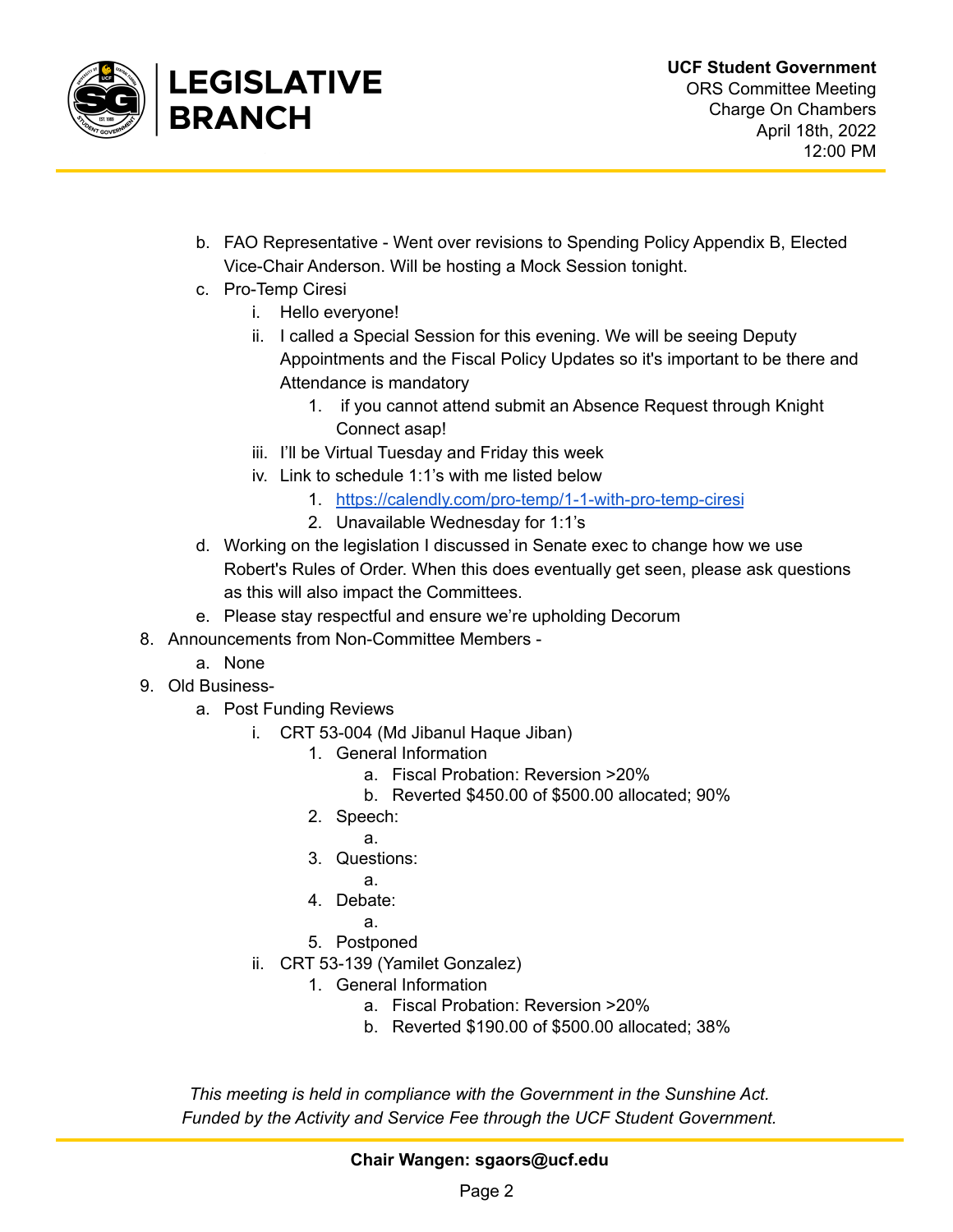

- 2. Speech:
	- a. "Registration only. Not utilizing hotel, but, Airbnb (not allowed per SG Code)."
	- b. Requested funding for an Airbnb, not eligible according to our fiscal policy. CRT did not inform them at the time. Got full funding for a grad student.
- 3. Questions:
	- a. Chair Wangen
		- i. Did CRT understand it was Airbnb when it was brought to them?
	- b. Yamilet
		- i. Yes they did, but understands it was stated in the financial training, apologizes for the mistake
	- c. Chair Wangen
		- i. The original quote you sent to CRT was with a hotel. Did you submit a new one?
	- d. Yamilet
		- i. In the proposal it was stated if it was a hotel room she would be splitting it with someone which also was not allowed
- 4. Debate:
	- a. Senator Temple
		- i. Not seeing anything in the CRT Agenda regarding an Airbnb
	- b. Chair Wangen
		- i. Even with the other one of it stating it was being split into 2 which we also can't do so is confused
	- c. Senator Temple
		- i. Just as conflicted as there were errors on both sides, should not be punished too severely, lower sanction possibly and or a warning
	- d. Senator Gomez
		- i. Another 5% Sanction would be appropriate, doesn't want to punish but it is important for them to learn
	- e. Chair Wangen
		- i. A Lot of miscommunication on our side, and if they never saw it was Airbnb.
	- f. Pro-Temp Ciresi
		- i. Conflicted on whether to sanction or 5% bc we

**Chair Wangen: sgaors@ucf.edu**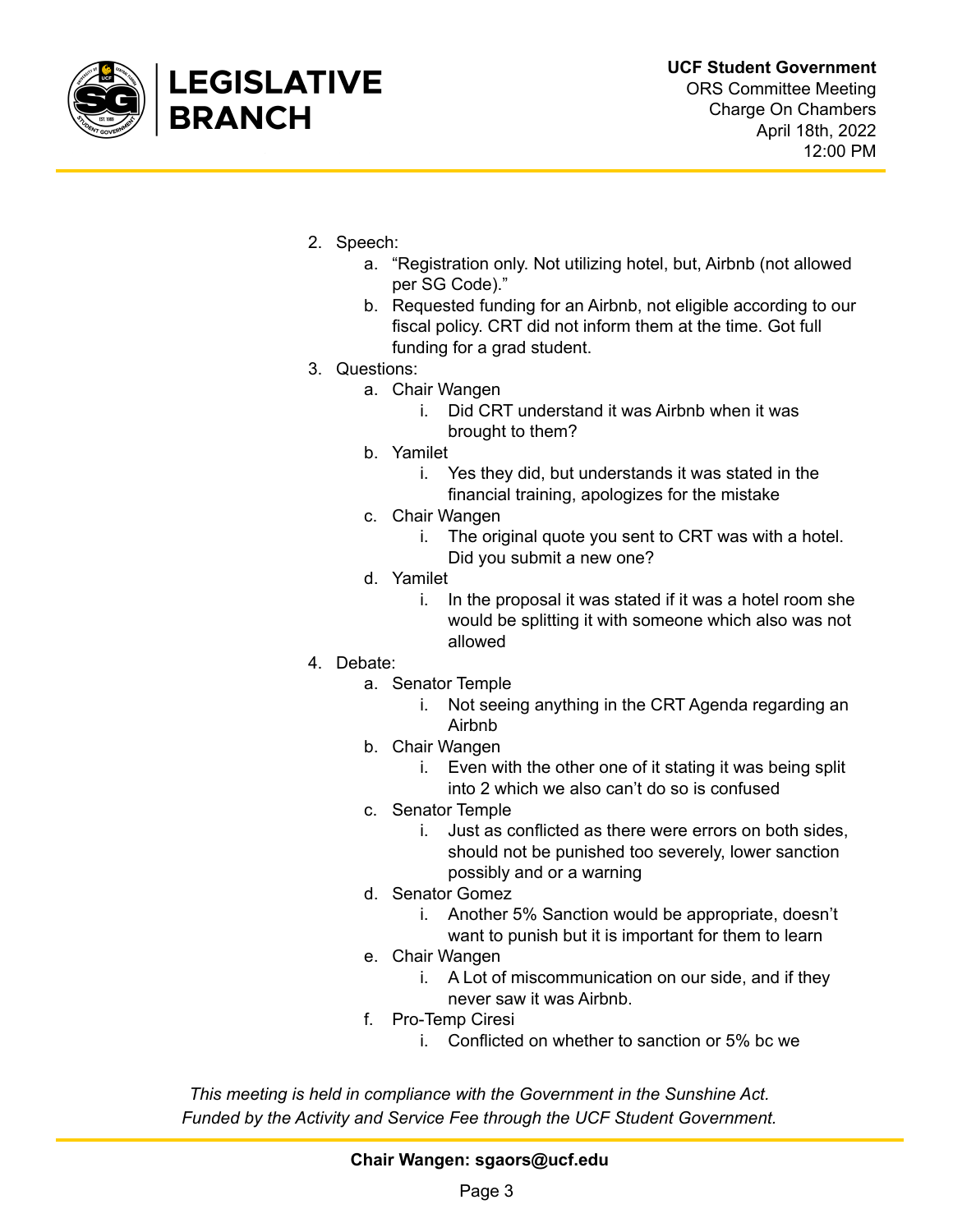

- miscommunicated. Recommend not sanctioning.
- 5. To not Sanction and Remove from Fiscal Probation
	- a. 3-0-0
- iii. CRT 53-142 (Uzair Hammad)
	- 1. General Information
		- a. Fiscal Probation: Reversion >20%
		- b. Reverted \$500.00 of \$500.00 allocated; 100%
	- 2. Speech:
		- a. "12/16/21 TRF submitted, with incorrection information and no signature. E-mailed for corrections. 1/27/2022 - 2nd request submitted. No response as of 2/15/2022. Per CRT tracker travel end date was 2/5/2022."
		- b. "I did request funding however I never received the funds. By the time SGA approved my request and the accountant reached out to me there was only a week left before my event to get in the appropriate information to him. I never made any purchases or received any funds and told the accountant I will not be moving forward due to these issues. Therefore since I never received funds, no funds were removed from my account."
		- c. Cannot attend ORS meetings, requested Chair Wangen speak on his behalf.
	- 3. Questions:
		- a. Pro-Temp Ciresi
			- i. There was an email of proof he spoke with the accountant
		- b. Chair Wangen
			- i. At least stated he spoke with the accountant, no proof.
	- 4. Debate:
		- a. Chair Wangen
			- i. Not sure when the accountant reached out to him? His travel start date was Feb 1st
		- b. Senator Temple
			- i. December 2nd when the allocation was seen by CRT
	- 5. Postponed to Next Meeting
- iv. CRT 53-143 (Juan Cruz Pellegrini)
	- 1. General Information
		- a. Fiscal Probation: Reversion >20%
		- b. Reverted \$125.00 of \$125.00 allocated; 100%
	- 2. Speech:

**Chair Wangen: sgaors@ucf.edu**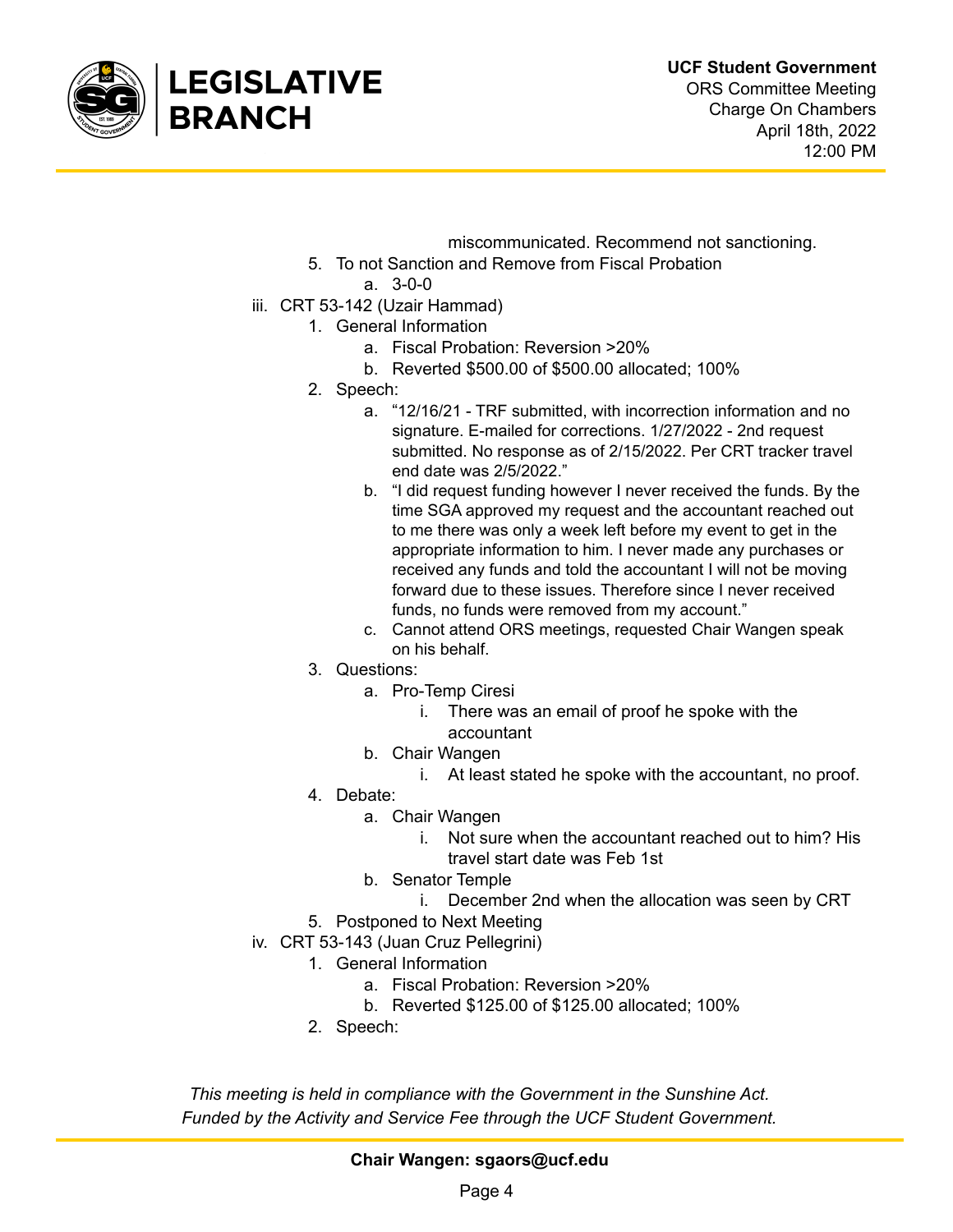

- a. "Student did not claim his allocation. No TRF has been submitted and the conference ended on Jan.7, 2022. Full reversion."
- 3. Questions:
	- a.
- 4. Debate:
	- a.
- 5. Postponed
- v. CRT 53-221 (Elmar Azizli)
	- 1. General Information
		- a. Fiscal Probation: Reversion >20%
		- b. Reverted \$200.00 of \$200.00 allocated; 100%
		- 2. Speech:
			- a. "As per student email: Due to financial issues he can't attend to the conference."
		- 3. Questions:
			- a. Senator Temple
				- i. For clarification, you couldn't attend due to a miscalculation of finances
			- b. Elmar
				- i. Yes, a miscalculation of expenses and discovered he could not attend the conference
			- c. Chair Wangen
				- i. Did you communicate with Accountants
			- d. Elmar
				- i. Yes I spoke with one
		- 4. Debate:
			- a. Senator Temple
				- i. Seeing as he did miscalculate his expenses and difficulty understanding that, it is human error and we should perhaps be lenient.
		- 5. To (not) Sanction (at %)
			- a. 3-0-0 Not Sanctioned and Removed from Fiscal Probation
- vi. SB 53-025 (Student Athletic Training Organization)
	- 1. General Information
		- a. Fiscal Probation: Reversion >20%
		- b. Reverted \$1,067.00 of \$2,651.00 allocated; 40.25%
	- 2. Speech:
		- a. Under the impression that they used all their funds and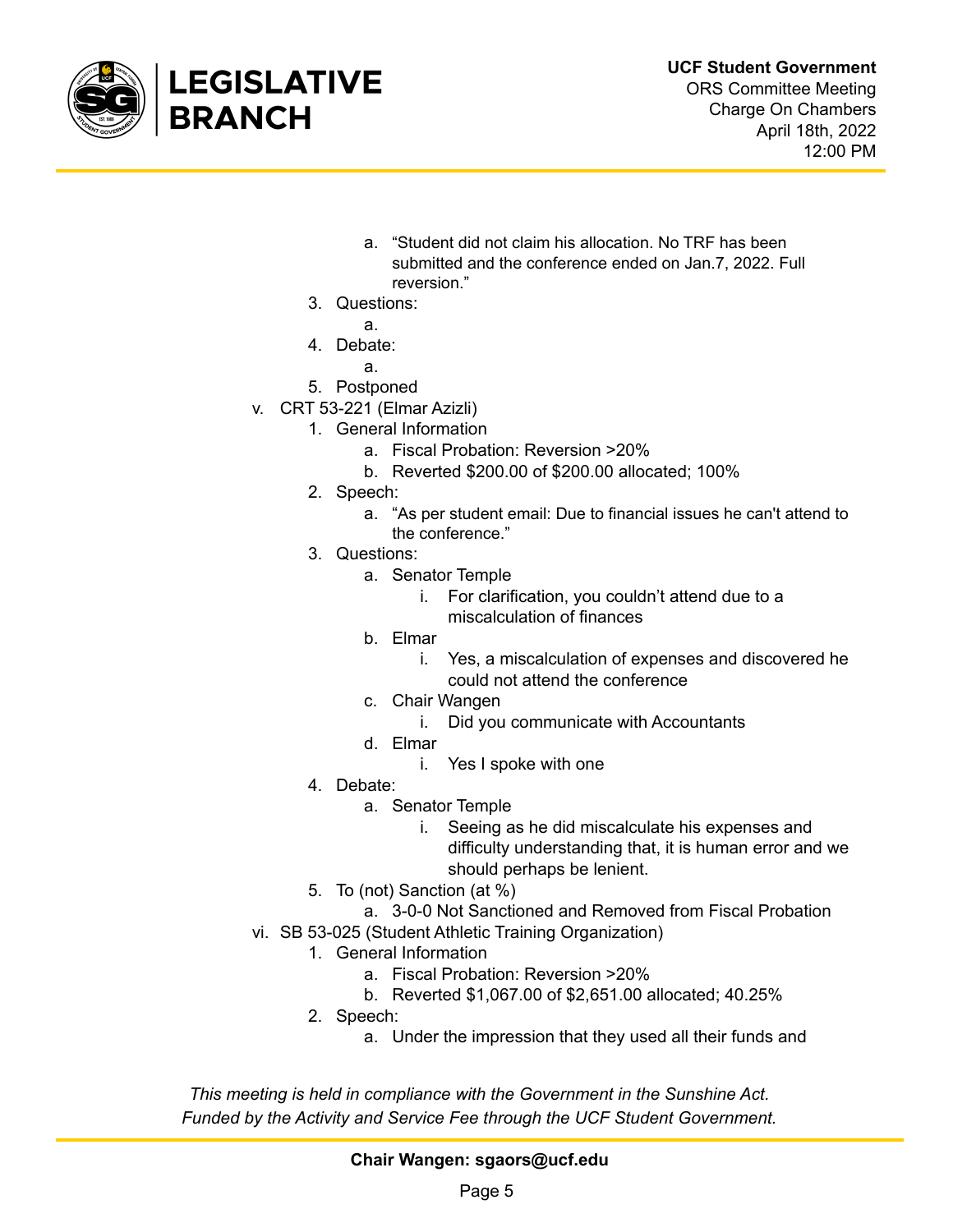

received reimbursement. Has receipts of this but the knight connect form is portraying in

- 3. Questions:
	- a. Pro-Temp Ciresi
		- i. Is there a way to confirm this?
		- b. Chair Wangen
			- i. Is checking
		- c. Senator Temple
			- i. Have you been trying to rectify this with the
			- accountants
		- d. Speaker
			- i. Was waiting on the hotel and that is likely
- 4. Debate:
	- a. Chair Wangen
		- i. They no longer have reverted funds, but it is not updated in the system
- 5. To not Sanction and Remove from Fiscal Probation
	- a. 3-0-0
- b. Verification of Purchase Forms
	- i. None.
- c. Post Funding Forms
	- i. None.
- d. Resolutions
	- i. None.
- e. Bills
	- i. None.
- 10. New Business
	- a. Post-Funding Reviews
		- i. CRT 53-003 (Maliha Arif)
			- 1. General Information
				- a. Fiscal Probation: Reversion >20%
				- b. Reverted \$500.00 of \$500.00 allocated; 100%
			- 2. Speech:
				- a. "Conference changed to virtual. Student did not submit a receipt for the \$40.00 registration cost. Closing allocation April 11, 2022."
				- b. "I think there has been a confusion. I never received any amount/allocation from SGA in the past. I did apply for it last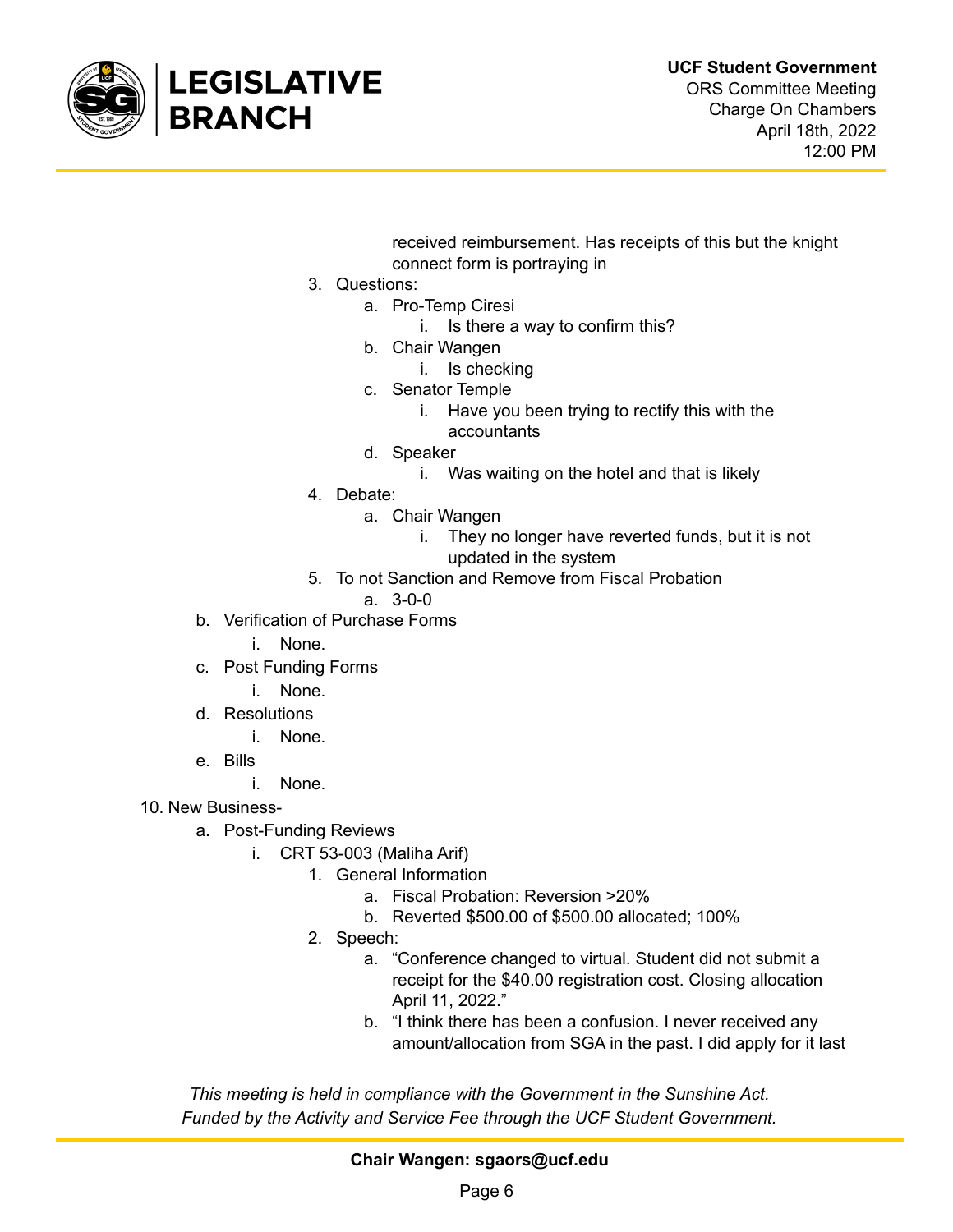

semester and I was approved but the conference for which I applied became virtual only and hence I did not require any funding. Even the registration fees reduced to just \$40 from \$350 hence I did not claim/showed any receipts for it .Even though I was contacted by Jerry Ford for fund allocation, I never shared this one receipt since I was okay with paying \$40 on my own."

- 3. Questions:
	- a. Senator Temple
		- i. Covid Cancellation Confirmed?
	- b. Chair Wangen:
		- i. Not explicitly stated, but the conference was held virtually due to COVID.
- 4. Debate:
	- a. Senator Temple
		- i. Clear cut, Covid Cancellation, we should not sanction and remove from fiscal probation
- 5. To not Sanction and Remove from Fiscal Probation
	- a. 3-0-0
- ii. CRT 53-056 (Madisyn Brooks)
	- 1. General Information
		- a. Fiscal Probation: Reversion >20%
		- b. Reverted \$400.00 of \$400.00 allocated; 100%
	- 2. Speech:
		- a. "RV to finance on March 23, 2022"
		- b. Was Supposed to go the Conference in January but it got canceled due to Covid
	- 3. Questions:
		- a. None.
	- 4. Debate:
		- a. Senator Temple
			- i. Have a precedent regarding Covid Cancellations we should not sanction
	- 5. To not Sanction and Remove from Fiscal Probation
		- a. 3-0-0
- iii. CRT 53-170 (Michael Kostis)
	- 1. General Information
		- a. Fiscal Probation: Reversion >20%
		- b. Reverted \$37.76 of \$154.00 allocated; 24.52%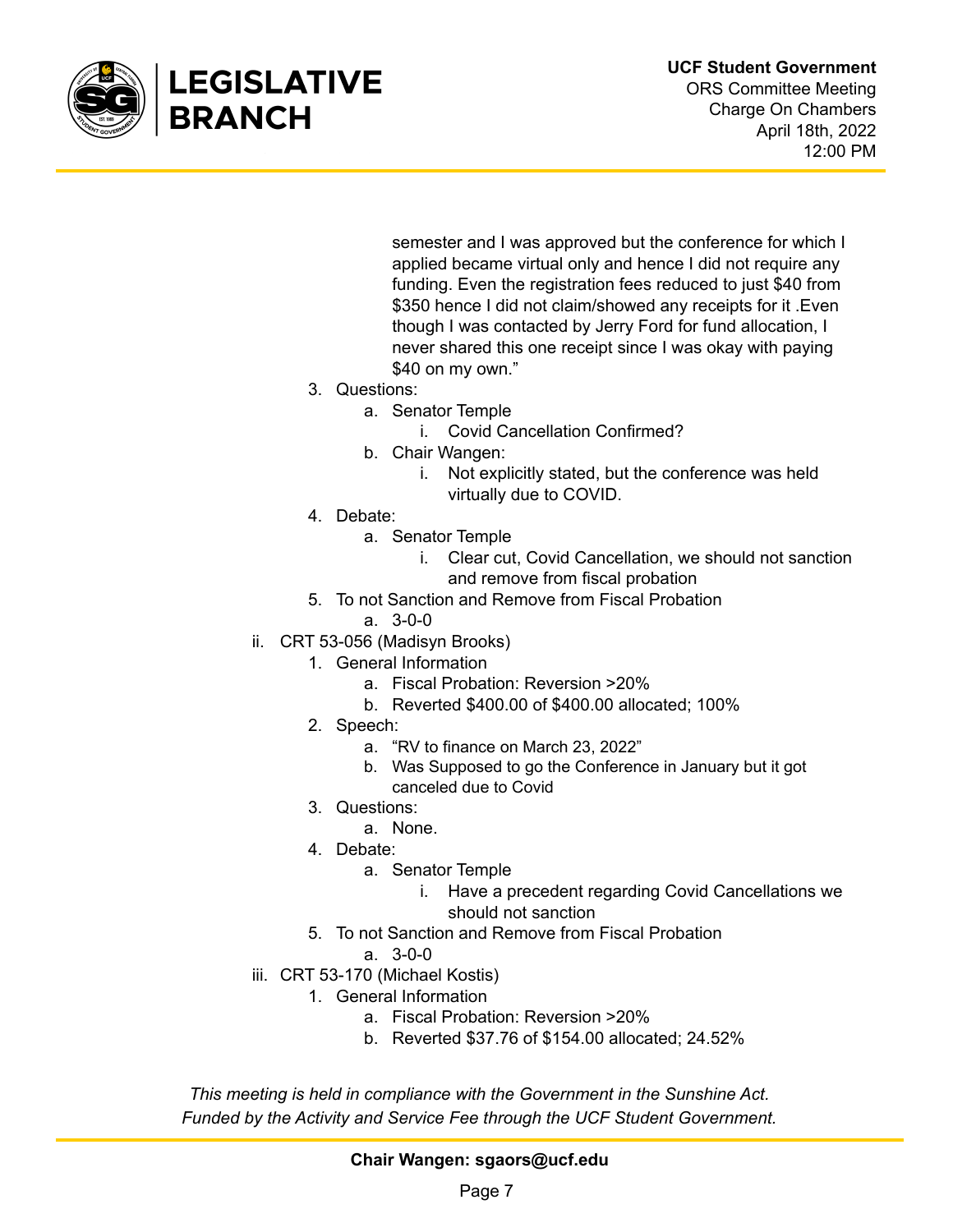

- 2. Speech:
	- a. Gonna be honest, requested \$154 and spent \$116 and \$50 on the registration. Was confused regarding the process and not sure if he did something wrong. Do what we feel is the right decision
- 3. Questions:
	- a. Pro-Temp Ciresi
		- i. If you reverted funds how was it you said you spent \$166 when you only received \$154
	- b. Kostis
		- i. Not sure thinks he did something wrong
	- c. Chair Wangen
		- i. Did you ever get the reimbursement?
	- d. Kostis
		- i. Yes got the reimbursement for \$50
	- e. Chair Wangen
		- i. He should no longer be over since he received that
- 4. Debate:
	- a. Senator Temple
		- i. We should remove him from fiscal probation and not sanction.
- 5. To not Sanction and Remove from Fiscal Probation
	- a. 3-0-0
- iv. CRT 53-282 (Jarred Nix)
	- 1. General Information
		- a. Fiscal Probation: Reversion >20%
		- b. Reverted \$173.40 of \$382.00 allocated; 45.39%
	- 2. Speech:
		- a. "RV to F&A April 8, 2022"
	- 3. Questions:
		- a. None
	- 4. Debate:
		- a. None.
	- 5. Postponed
- v. FAO 53-133 (Art Club)
	- 1. General Information
		- a. Fiscal Probation: Reversion >20%
		- b. Reverted \$358.14 of \$980.08 allocated; 36.54%
		- 2. Speech: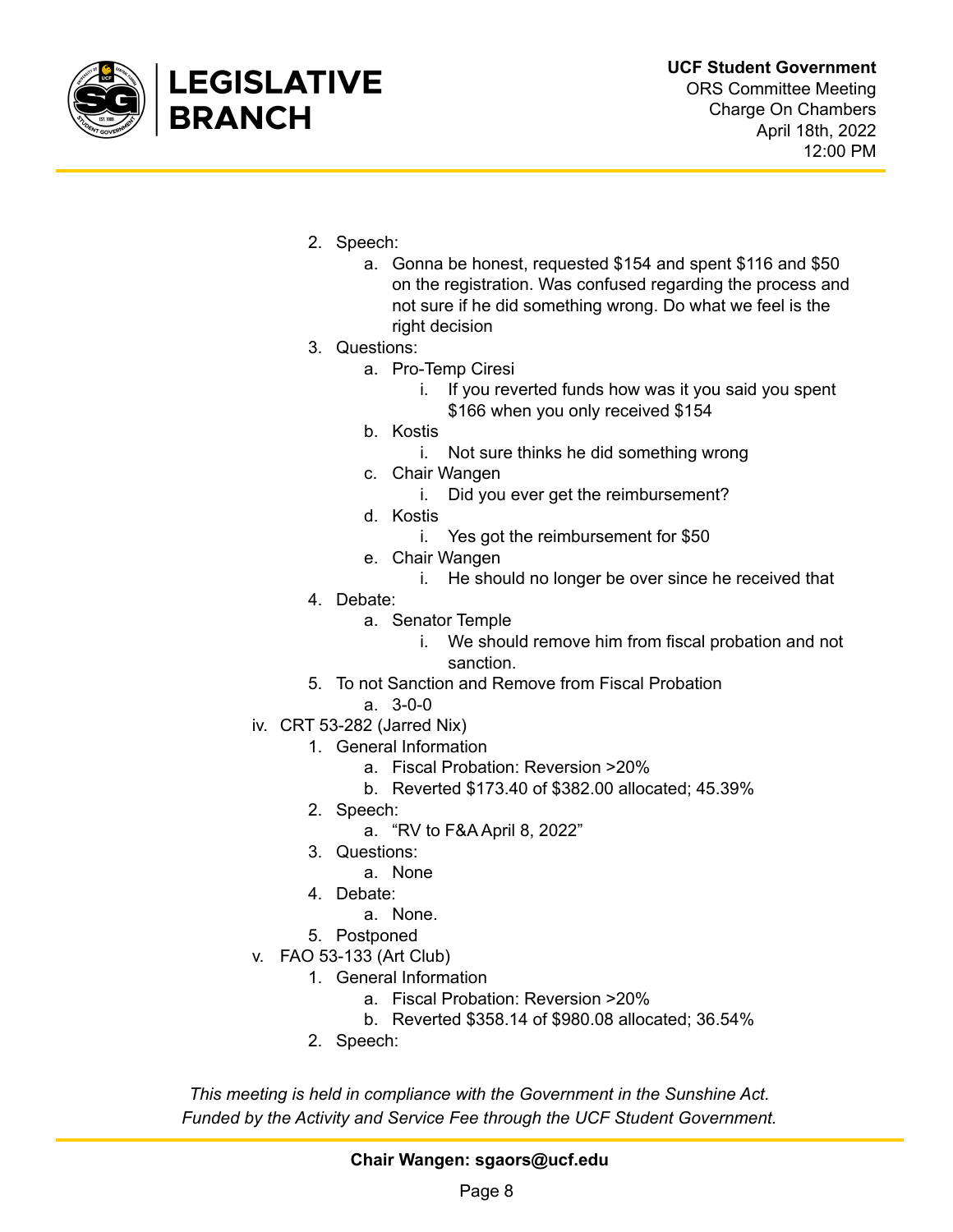

April 18th, 2022

12:00 PM

- a. None.
- 3. Questions:
	- a. None.
- 4. Debate:
	- a. None.
- 5. Postponed
- vi. FAO 53-162 (Relectric)
	- 1. General Information
		- a. Fiscal Probation: Reversion >20%
		- b. Reverted \$232.04 of \$775.00 allocated; 29.94%
	- 2. Speech:
		- a. A few things happened, one the workshop was designed by a previous engineer and after getting the funding he left the club. However, they could not get the previous engineer's design to work after hiring someone else so they had to create a new one which ended up being less expensive and did not want to overpay. Advised by Jerry A to buy more to use up funds, developed a second workshop but still couldn't use funds up in time.
	- 3. Questions:
		- a. None.
	- 4. Debate:
		- a. Pro-Temp Ciresi
			- i. Crazy how much he overpaid for the same parts,
			- inclined not to sanction as this seems very reasonable
		- b. Senator Temple
			- i. Agree with Pro-Temp Ciresi we should not Sanction
	- 5. To not Sanction and Remove from Fiscal Probation
		- a. 3-0-0
- vii. FAO 53-174 (Pre-Dental Student Association)
	- 1. General Information
		- a. Fiscal Probation: Reversion >20%
		- b. Reverted \$900.84 of \$1000.00 allocated; 90.08%
	- 2. Speech:
		- a. Talked with Jerry A the accountant and requested \$1000 but spent \$999.
	- 3. Questions:
		- a. None.
	- 4. Debate: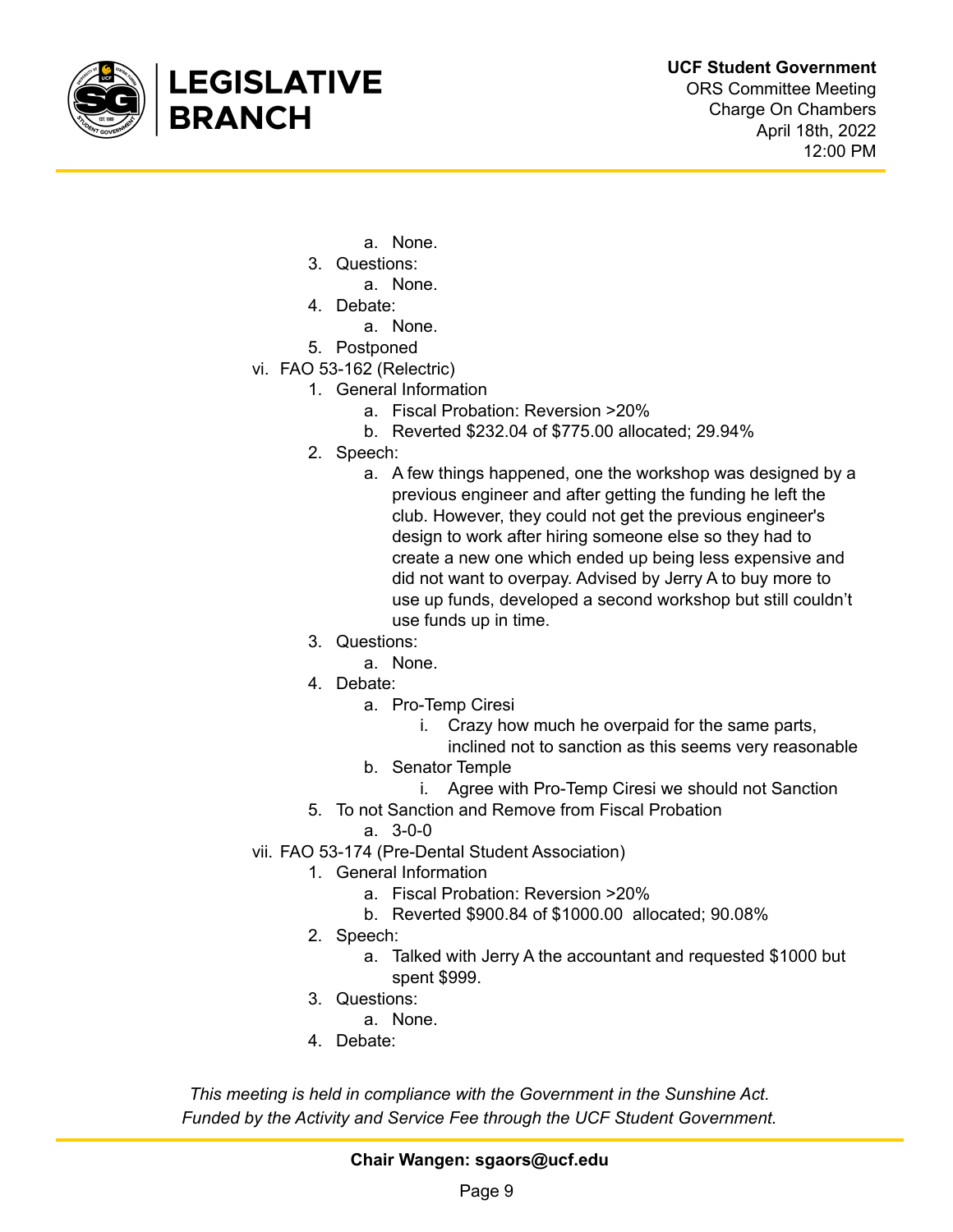

- a. Chair Wangen
	- i. There is no longer a problem as the account said \$99.16 but it's clear this is not the case
- b. Senator Temple
	- i. Comical how this happened but inclined to not Sanction, remove from Fiscal Probation
- 5. To not Sanction and Remove from Fiscal Probation

a. 3-0-0

- viii. FAO 53-177 (Palestinian Student Association)
	- 1. General Information
		- a. Fiscal Probation: Reversion >20%
		- b. Reverted \$808.60 of \$808.60 allocated; 100%
	- 2. Speech:
		- a. Relatively new RSO ,applied for the funding because they had no way of getting promotional items, however they ended up receiving money from a donor for T-shirts and therefore decided not to use their allocated funds as it cannot be used for T-Shirts
	- 3. Questions:
		- a. Pro-Temp Ciresi
			- i. If you were aware the money you received could not be used for T-Shirts what were you using the money for
		- b. Speaker
			- i. Believed it would just fully revert itself
		- c. Chair Wangen
			- i. When did you reach out to your accountant
		- d. Speaker
			- i. Sometime in March
		- e. Chair Wangen
			- i. Their reversion date was in February
	- 4. Debate:
		- a. Senator Temple
			- i. Wants to be lenient this is a new RSO
		- b. Chair Wangen
			- i. Conflicts as well, they're new but it's important to be aware of our fiscal policy and therefore inclined to Sanction.
		- c. Senator Gomez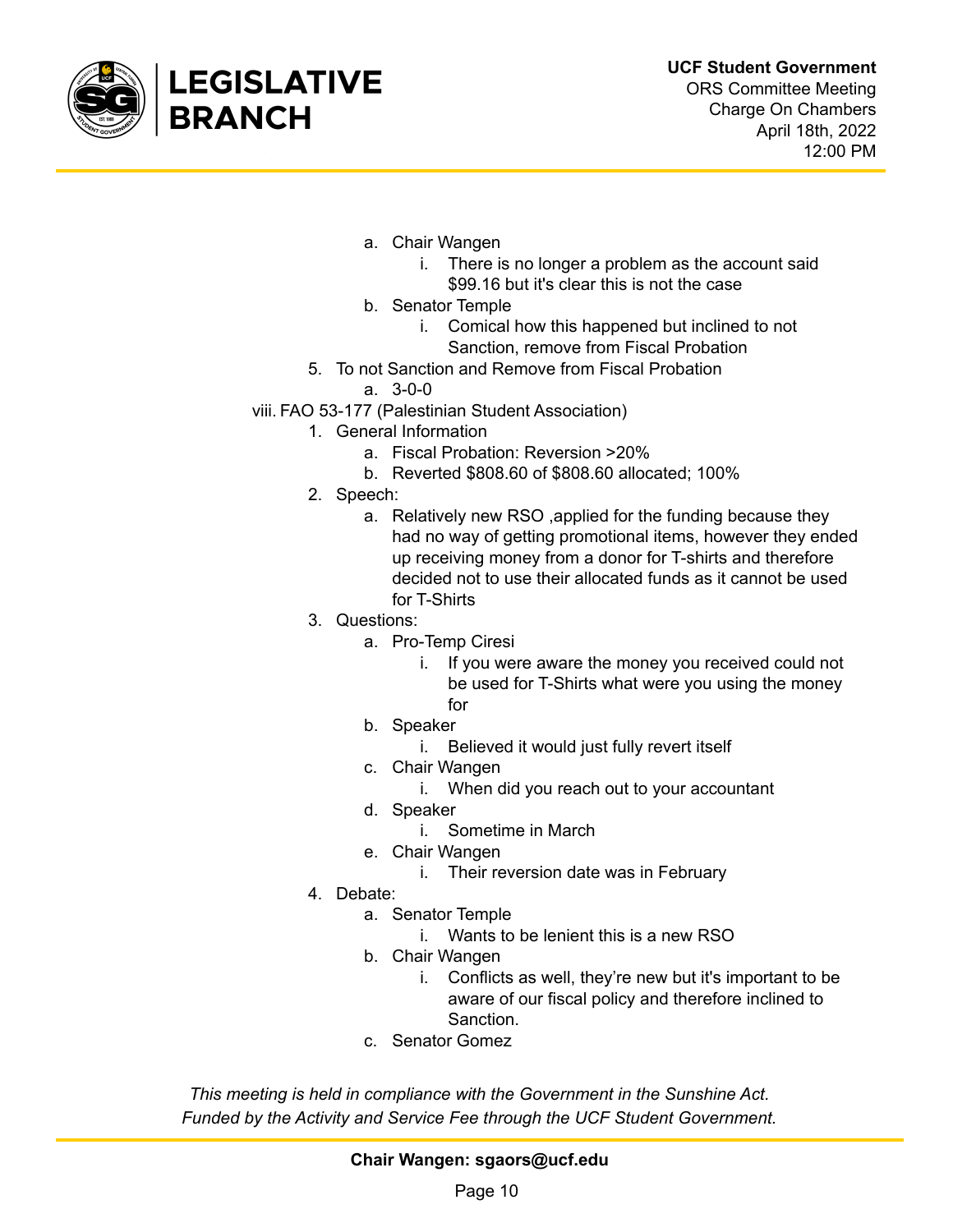

- i. Also wants to hold them accountable but inclined to let them off this time as again they're a new RSO.
- d. Senator Temple
	- i. They simply just had a lack of understanding from the Senate side, wish they got that assistance earlier but still wants to be lenient. Possibly a lighter Sanction
- e. Chair Wangen
	- i. Would strongly suggest a different sanction amount as we see a lot of RSO's
- f. Pro-Temp Ciresi
	- i. Maybe a 5% or 10% Sanction
- 5. To Sanction at 5%
	- a. 3-0-0
- ix. FAO 53-184 (Hearts for Homeless Orlando)
	- 1. General Information
		- a. Fiscal Probation: Reversion >20%
		- b. Reverted \$100.00 of \$100.00 allocated; 100%
	- 2. Speech:
		- a. None.
	- 3. Questions:
		- a. None.
	- 4. Debate:
		- a. None
	- 5. Postponed
- x. FAO 53-228 (American Cultured Desi)
	- 1. General Information
		- a. Fiscal Probation: Reversion >20%
		- b. Reverted \$490.45 of of \$490.45 allocated; 100%
	- 2. Speech:
		- a. None.
	- 3. Questions:
		- a. None.
	- 4. Debate:
		- a. None.
	- 5. Postponed
- b. Verification of Purchases Forms
	- i. SB 53-32 (Game Development Club)
		- 1. General Information: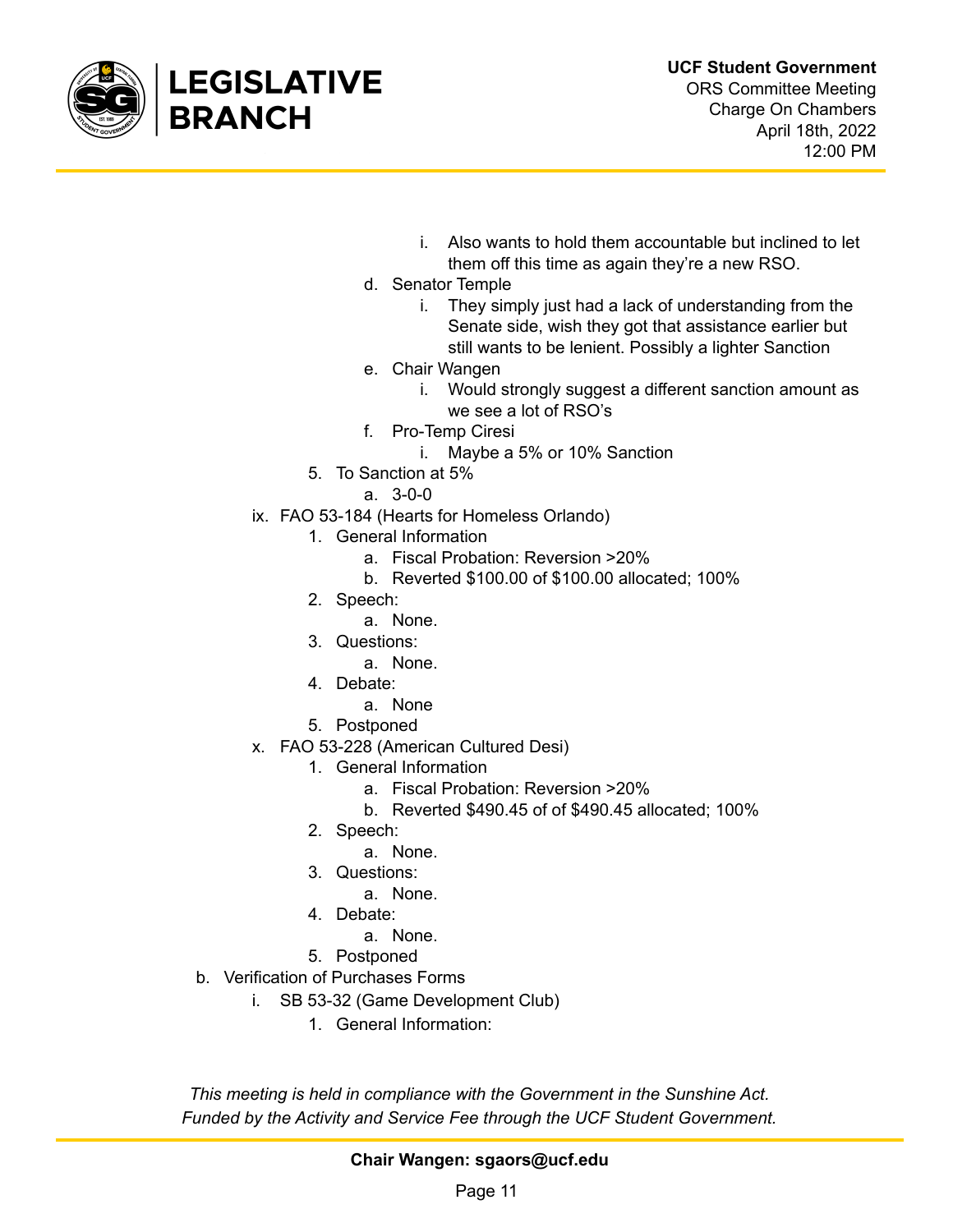

ORS Committee Meeting Charge On Chambers April 18th, 2022 12:00 PM

- a. Senate Contribution: \$14,107.50
- b. RSO Needed Contribution: \$14,107.50
- c. RSO Actual [Contribution:](https://drive.google.com/drive/folders/10cmzip32oOT3OKDklhdVsjeodl738FV8?usp=sharing)
	- i. Registration: \$5,030.00
	- ii. Lodging: \$2,817.90
	- iii. Travel: \$4,808.68
	- iv. Travel (reimbursing ASFBO): \$5,853.55
	- **v. Total: \$18,510.13**
- 2. Speech:
	- a.
- 3. Questions:
	- a. Senator Gomez
		- i. So they requested 18,510.13 but only received \$14,107.50
	- b. Chair Wangen
		- i. They originally requested \$14,107.50 but ended up spending the other amount likely due to an increase in travel costs
	- c. Pro-Temp Ciresi
		- i. Can they receive that extra money or does that come from the RSO's pocket
	- d. Chair Wangen
		- i. It comes out of their pocket as they can only receive what they request
- 4. Debate:
	- a. Senator Temple:
		- i. Seems clear cut, first time working with VPFs.
- 5. To Approve VPF:
	- a. 3-0-0
- ii. SB 53-34 (National Society of Black Engineers)

i.

- 1. General Information:
	- a. Senate Contribution: \$11,248.57
	- b. RSO Needed Contribution: \$11,248.58
	- c. RSO Actual [Contribution:](https://drive.google.com/drive/folders/1ehYLzs16DXo7PNTEO9nw4b2uNJApgj2K?usp=sharing)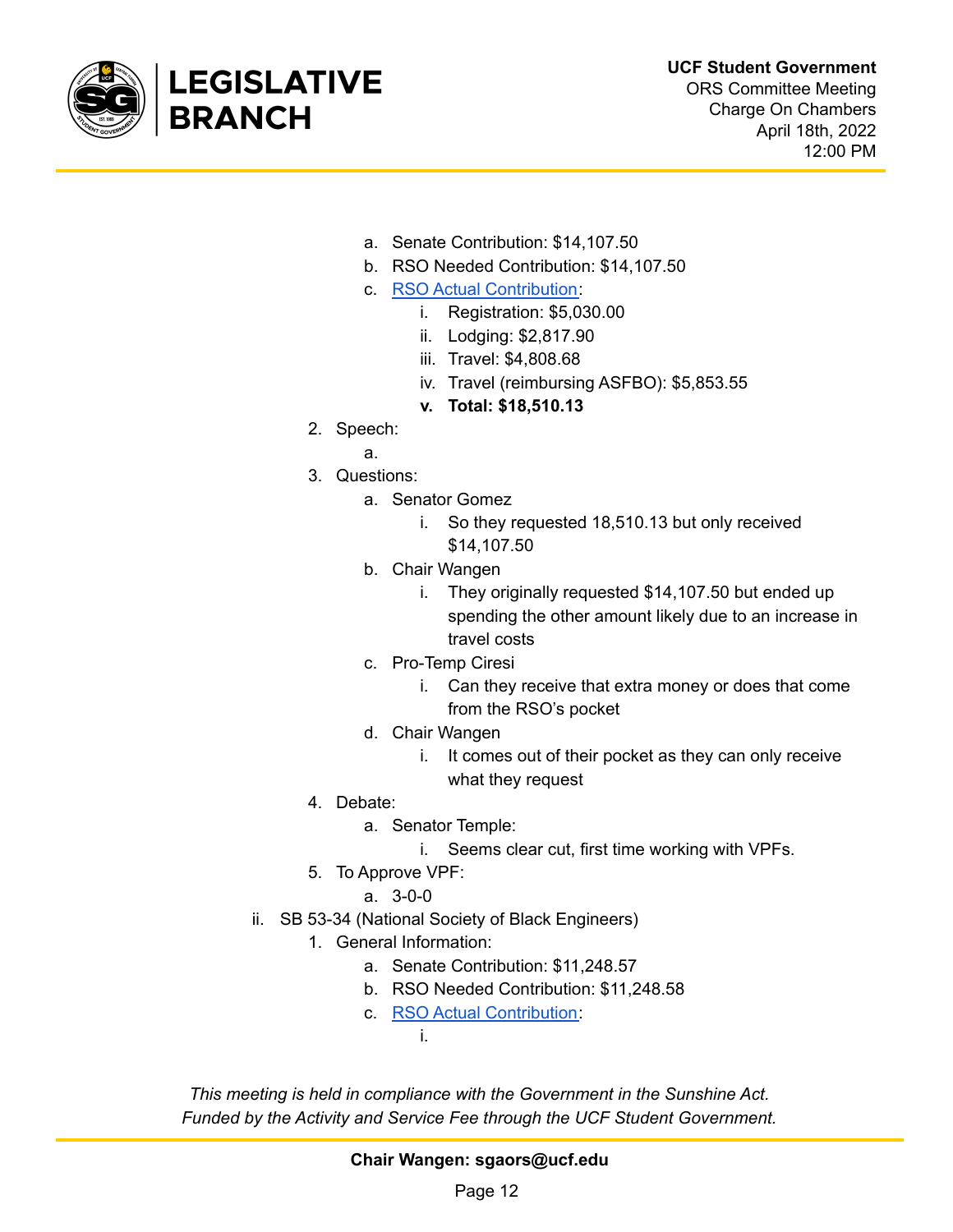

- 2. Speech:
	- a. Chair Wangen:
		- i. These are the bank statements. If you have any questions about what the purchases are, we can postpone this and ask the RSO or ask them to attend next meeting
- 3. Questions:
	- a. Pro-Temp Ciresi:
		- i. Information we need?
	- b. Chair Wangen:
		- i. If you want to postpone, we can. Otherwise we add up the numbers highlighted.
- 4. Debate:

a.

- 5. To Approve VPF:
	- a. Postponed
- iii. SB 53-37 (Filipino Student Association)
	- 1. General Information:
		- a. Senate Contribution:
		- b. RSO Needed Contribution:
		- c. RSO Actual [Contribution:](https://drive.google.com/drive/folders/1rntDpwC8JIIUKPdSZu-ZAcL4NJyvFfsd?usp=sharing)
			- i.
	- 2. Speech:
		- a. None.
	- 3. Questions:
		- a. None.
	- 4. Debate:
		- a. None.
	- 5. To Approve VPF:
		- a. Postponed
- iv. SB 53-39 (Graphic Design Student Association)
	- 1. General Information:
		- a. Senate Contribution: \$3,852.54
		- b. RSO Needed Contribution: \$3,852.54
		- c. RSO Actual [Contribution:](https://drive.google.com/drive/folders/1OUZ7iRFgggUYb9r1VYBtOqljYO8shtrI?usp=sharing)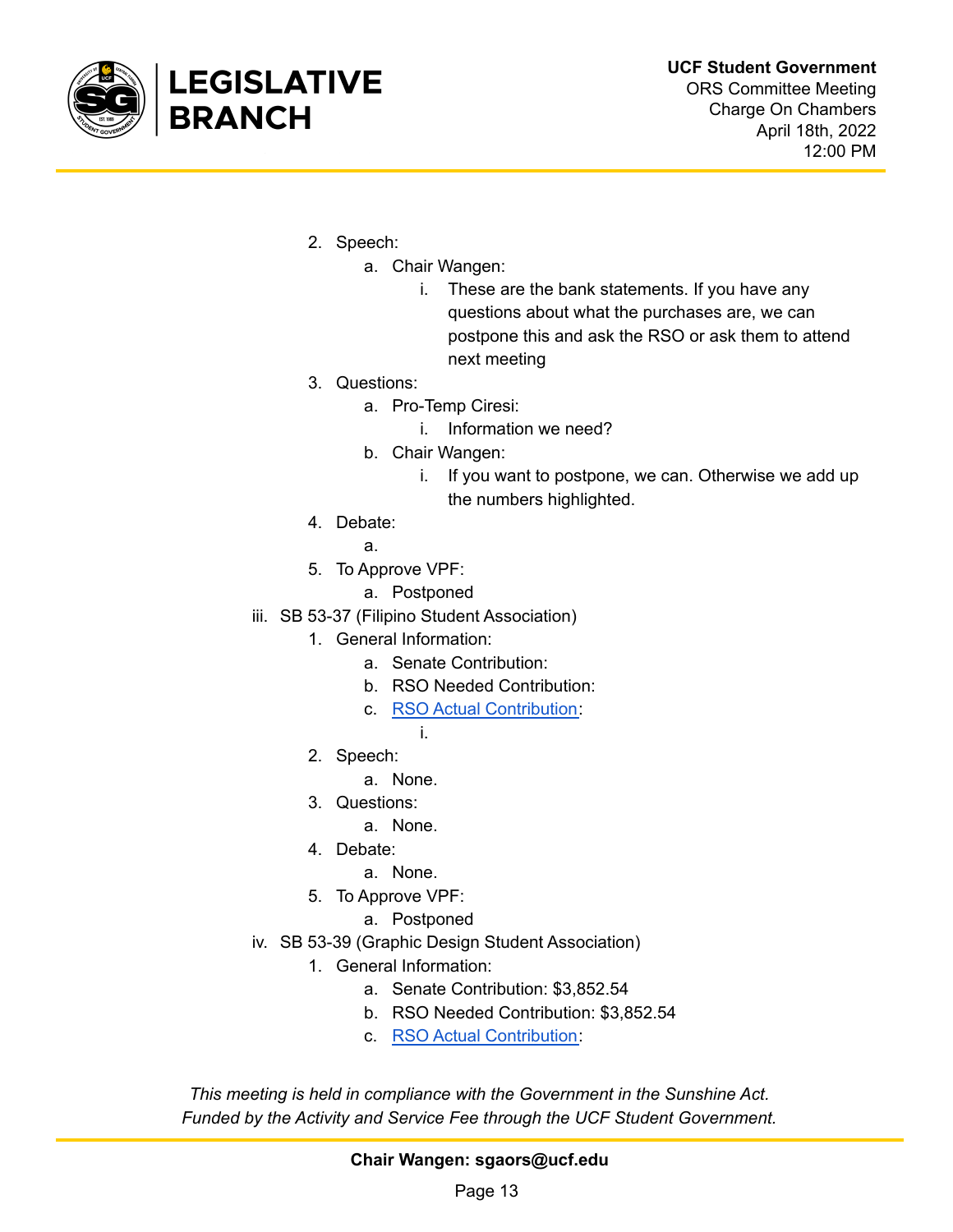

12:00 PM

- i. Lodging: \$2,011.56
- ii. Registration (reimbursing ASFBO): \$1,857.66
- **iii. Total: \$3,869.22**
- 2. Speech:
	- a. None.
- 3. Questions:
	- a. Senator Gomez:
		- i. They spent more than they needed?
	- b. Chair Wangen:
		- i. Yes. That is fine.
- 4. Debate:
	- a. Senator Gomez:
		- i. Seems pretty clear cut.
- 5. To Approve VPF:
	- a. 3-0-0
- c. Post Funding Forms
	- i. Grace DeFazio (Actuarial Science Club)
		- 1. Gave props to former Chair Maddie Malakoff no suggestions
	- ii. To Approve Post-Funding Form
		- 1. 3-0-0 Approved
- d. Resolutions
	- i. None.
- e. Bills
	- i. None.
- 11. Miscellaneous Business
	- a. None.
- 12. Final Roll Call: 4/5
- 13. Adjournment: 1:11 PM

Key:

- P Present A - Absent MTD - Move to Debate MTV - Move to Vote
- MTA- Move to Amend